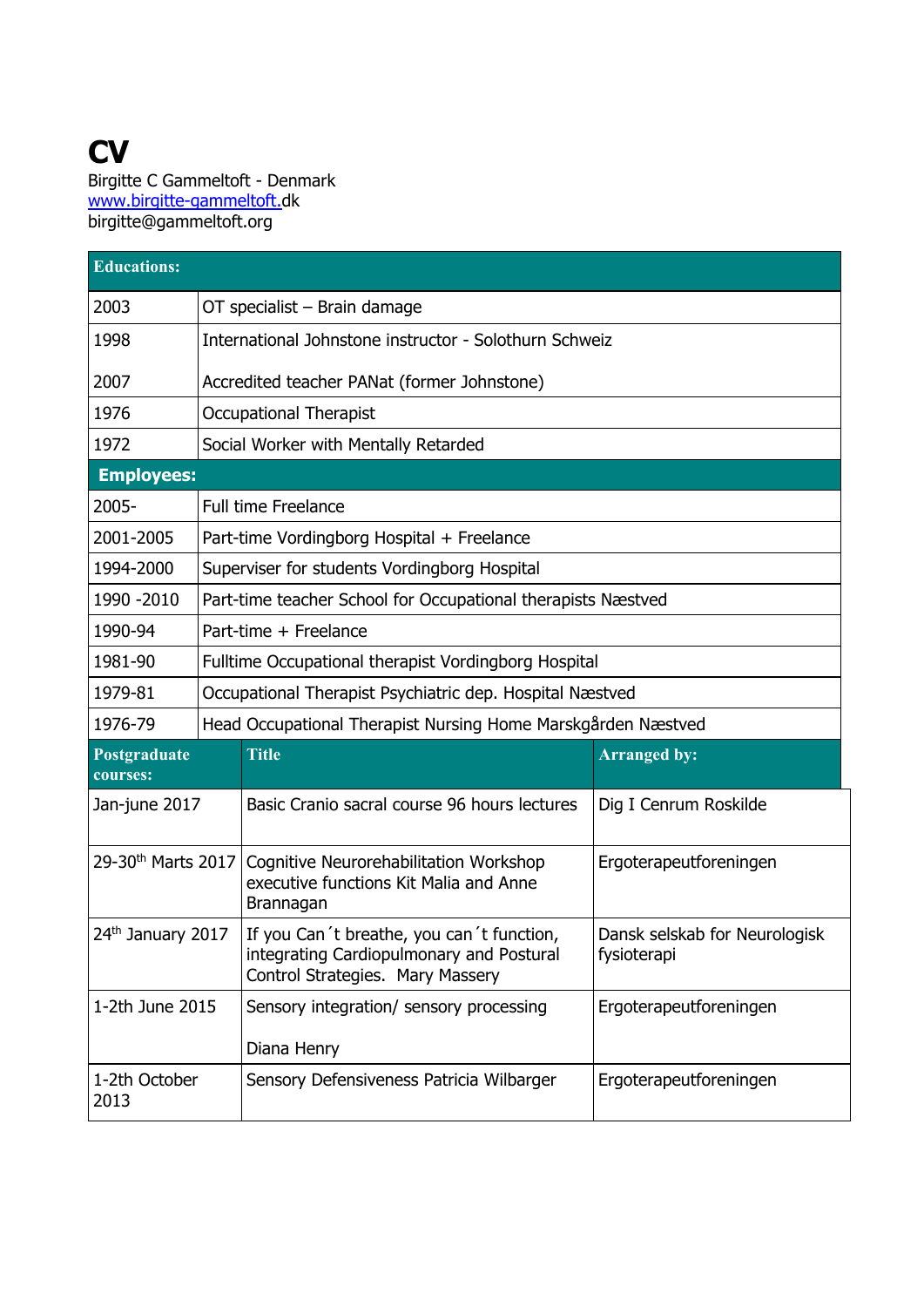| 27th Feb -1th<br>March 2015 | Cranio-sacral therapy                                                                                          | Stanley Rosenberg institute                                       |
|-----------------------------|----------------------------------------------------------------------------------------------------------------|-------------------------------------------------------------------|
| 17-18 January<br>2012       | Evidence Based Rehabilitation Upper limb                                                                       | Neurologisk faggruppe                                             |
|                             | Karl Schurr, Annie McClusky                                                                                    |                                                                   |
| 14-15 March 2012            | Cognitive Rehabilitation Workshop for<br>Professionals Neuropsykolog Kit Malia                                 | Fagligt selskab Ergoterapi<br>Neurorehabilitering                 |
| 9-10 January 2012           | Occupational Therapy guideline in relation to<br>apraksia                                                      | <b>Hammel Neurocenter</b>                                         |
| 15-19 dec.2011              | Triggerpoint massage                                                                                           | Nordlyscenter Silkeborg                                           |
| 25-27 August 2010           | Effects of exercise and nutritients on brain<br>Function                                                       | Helene Elsass Center & and<br>Copenhagen University               |
| 25-27 May 2010              | <b>Sensory Defensiveness</b><br>Patricia Willbarger                                                            | Metropolitan University College<br>Copenhagen                     |
| 4-7 May 2010                | 15. World Congress for<br>Occupational therapists                                                              | <b>WFOT World Federation of</b><br><b>Occupational Therapists</b> |
| 5-6th Jan. 2010             | Sensory Profile<br><b>Winnie Dunn</b>                                                                          | Metropolitan University College<br>Copenhagen                     |
| 18-19-20th<br>November 2009 | Snoezelen Celebrating life                                                                                     | <b>ISNA</b>                                                       |
| 24-28 th August<br>2009     | Neuroplasticity Based Intervention                                                                             | Helene Elsass Center & and<br>Copenhagen University               |
| 15th Sept. 2008             | Sensory Profile - Occupational therapist Ulla<br>Sparholt                                                      | University College Sjælland                                       |
| 22-23th. Sept.<br>2007      | Workshop Hypotonicity, Muscle activation,<br>strengthtraining.                                                 | Neuroklinik Århus                                                 |
|                             | Monika Pessler Senior Bobath instruktør                                                                        |                                                                   |
| 9-10th. Febr. 2007          | Workshop Hypertonicity, Spasticity,<br>Compensation, Hyperactivity.<br>Monika Pessler Senior Bobath instruktør | Neuroklinik Århus                                                 |
| 9-10th Nov. 2006            | Hometraining of the strokepatient                                                                              | Ergoterapeutisk netværk-<br>senhjerneskade                        |
| 30th oct. 2006              | Cognitive, practical, physical, emotional<br>and social aspects after stroke                                   | Danish association for stroke                                     |
| 25-28th. July 2006          | WFOT Worldcongress for Occupational<br>therapists Sydney Australia                                             | <b>WFOT</b>                                                       |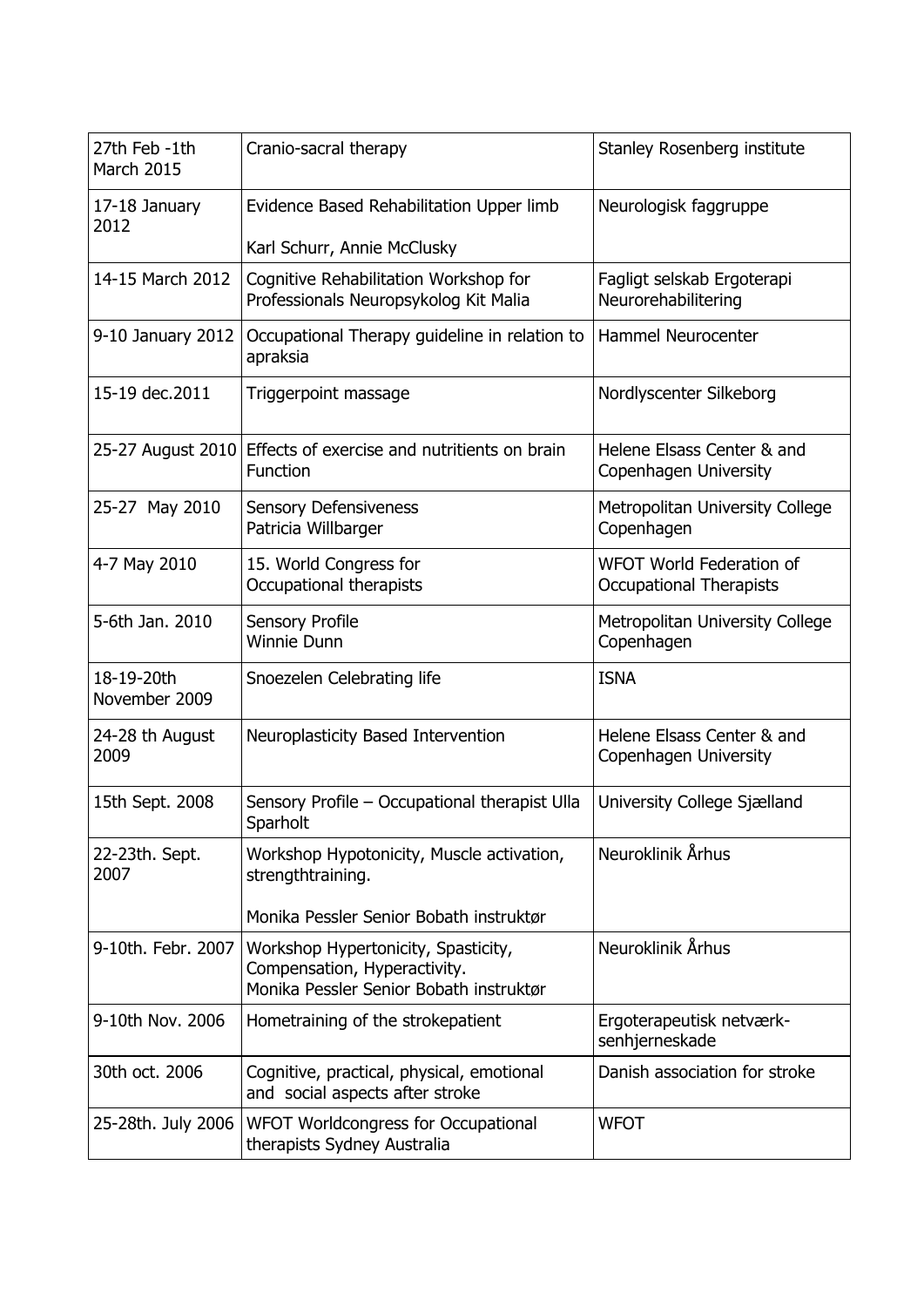| 18-23th. June<br>2006        | Neurodynamic for occupational therapists.<br>Senior Bobathinstructor Nora Kern                                                           | Hvidovre Hospital                                                                  |
|------------------------------|------------------------------------------------------------------------------------------------------------------------------------------|------------------------------------------------------------------------------------|
| 31th. May 2006               | Botolinum-toxin-treatment of dystonia and<br>spasticity Splinting of hands and use of<br><b>Botox</b>                                    | Neurologic Group Danish<br>physiotherapists                                        |
| 10-11th. Feb.<br>2006        | <b>International Stroke Rehabilitation Congress</b><br>Leuven Belgium                                                                    | Cerice<br>Collaborative Evaluation of<br>Rehabilitation in stroke across<br>Europe |
| 9-10th Nov. 2005             | Music as Medicin<br>Chief doctor and music herapist Audun<br>Myskja Oslo                                                                 | LFG senhjerneskade                                                                 |
| 23-24th. Sept.<br>2005       | Treatment approaches for the shoulder with<br>neurological conditions<br>Monika Pessier IBITA Senior Bobath<br>Instructo                 | Neuroklinic Århus                                                                  |
| 5-6th. April 2005            | Lifestyle redesign Programme<br>Jeanne Jacksom Ph. D. OTR                                                                                | <b>Ballerup community</b>                                                          |
| 13th Nov. 2003               | Music in rehabilitation Music- and OT Ellen<br>Thomasen                                                                                  | LFG braindamage                                                                    |
| 5-9th. May 2003              | Bobath advanced<br>Bobathinstructors Olav og Bente Gjelsvik                                                                              | Vejle amts                                                                         |
| 2-3th. May 2003              | Movement Science in Neurorehabilitation<br>Professor Theo Mulder, Dr. Jacqueline<br>Hochstenbach                                         | Kurhus Dianalund                                                                   |
| 30th Sep.- 8th.<br>Oct. 2002 | NLP - Communikator.<br>Cand Psyk Birgitte Jepsen                                                                                         | CVU syd Storstrøms amt                                                             |
| 20th. Sep. 2002              | Problems in the Upper Extremity and stroke<br>OT Bobathinstructør Marit Nääs                                                             | LFG braindamage                                                                    |
| 17-19th. Sep.<br>2002        | Neuropsychologi<br>Susanne Freltofte Neuropsykologist Viggo<br>Petersen Specialconsulent in neuropsykologi.                              | Næstved Hospital                                                                   |
| 8-10th. Nov. 2001            | Aufbaukurs.2001 Schwerpunkt<br>Gleichgewichts-Dysfunktion<br>Physiotherapeutin, Johnstone Instruktorin<br>Gail Cox Steck - Sandra Signer | Solothurn Spital Schweiz                                                           |
| 19-20th. Sep.<br>2001        | Neuromobilisation braindamage<br>Physio0therapist Lonni Sørensen                                                                         | Kurhus Dianalund                                                                   |
| 12-14th. June<br>2001        | Refresher F.O.T.T. Course<br><b>Kay Coombes MRCSLT</b>                                                                                   | Foundation of Occupational<br>therapy                                              |
| 7th. June 2001               | Diagnose and rehabilitation of Braindamage<br>focusing on Cognitive dysfunctions                                                         | Vejle amt                                                                          |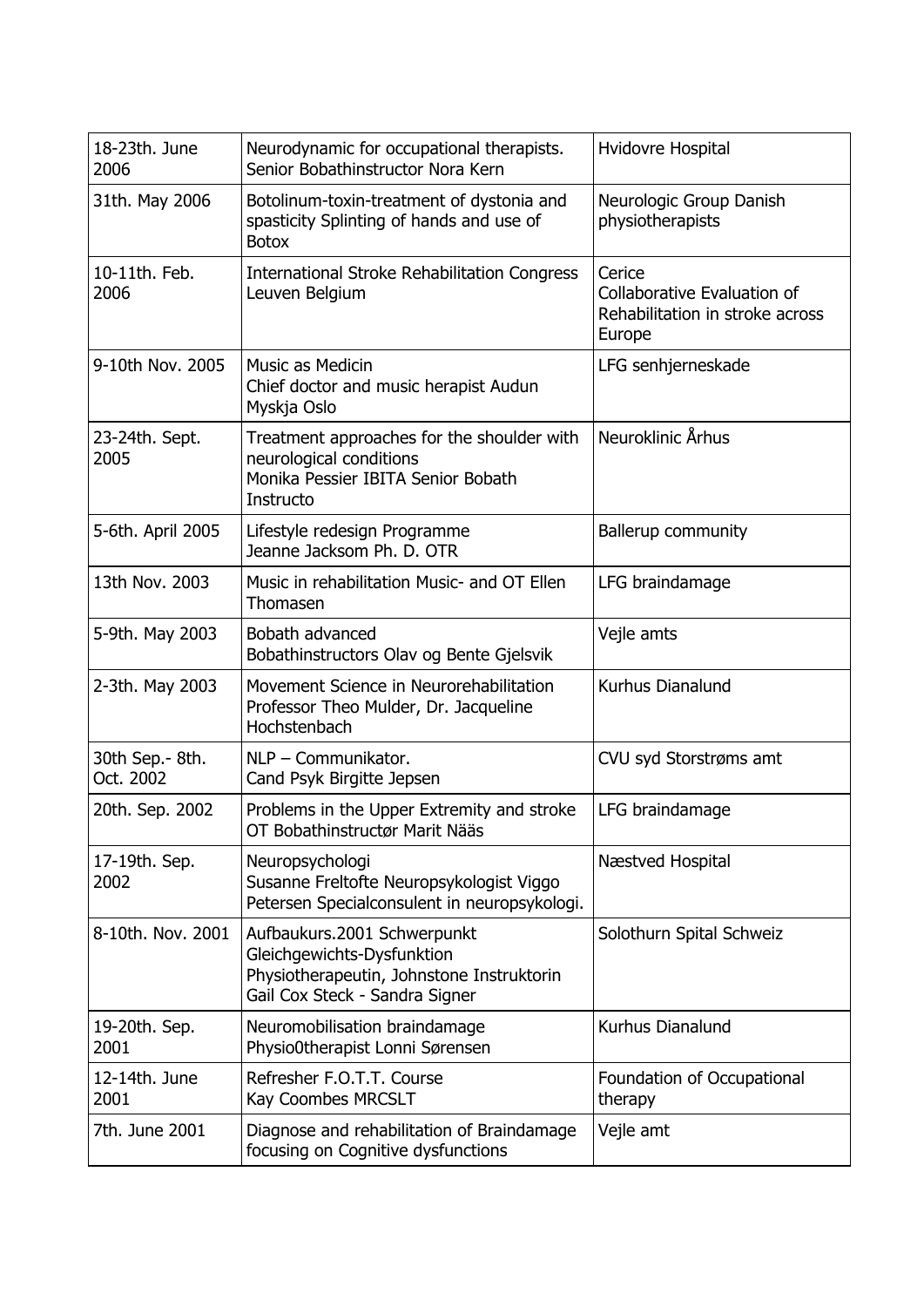|                                                        | Specialist in neuropsychology Louise<br>Brückner Wiwe                                                                                        |                                       |
|--------------------------------------------------------|----------------------------------------------------------------------------------------------------------------------------------------------|---------------------------------------|
| 13-14th. june<br>2000                                  | Movement Science seminar<br>Professor Roberta Shepherd, ass. Professor<br>Janet Carrr. Faculty of health Science the<br>university of Sydney | Herlev Hospital.                      |
| 30th. Oct. - 3th.<br>Nov. 2000                         | AMPS Assessment of Motor and Process<br><b>Skills</b><br>Ergoterapeut Eva Wæhrens og ergoterapeut<br>Mette Søndergaard                       | Foundation of Occupational<br>therapy |
| 8th. May 2000                                          | Movement Sciense og hjerneskade<br><b>Fysioterapeut Peter Thybo</b>                                                                          | Centre for braindamage<br>Copenhagen  |
| $28 - 29$ <sup>th</sup> Feb.<br>2000                   | Theoretical framework of motor control;<br>nonlinear dynamical and ecolocigal<br>perspectives.<br>Robert C. Wagenaar, Ph.D.                  | Centre for braindamage<br>Copenhagen  |
| 15-17th. Sep.<br>1999                                  | Nordisk Kongress i Ergoterapi "Helse<br>gjemmen aktivitet" Trondheim                                                                         | Norsk Ergoterapeutforening            |
| 13th. August 1999                                      | The Importance of Theories of Motor Control<br>and Motor Learning in rehabilitation<br>James Gordon Ed.D.P.T.                                | Centre for braindamage<br>Copenhagen  |
| 10-11th. June<br>1999                                  | Applying Management Of Motor learning To<br>The Clinical Management Of Neurological<br><b>Disorders</b><br>Michael J. Majsak, PT.MS.NCS      | Centre for braindamage<br>Copenhagen  |
| 2-6th. Feb. and<br>$30th$ . Marts $-$<br>3th.April1998 | Theories and models for Occupational<br>therapy                                                                                              | <b>OT School Næstved</b>              |
| 15-16th Sep. 1997                                      | The Johnstone Approach - Stroke<br>OT Johnstoneinstructor Anne Marie<br>Verstraeten<br>PT Johnstoneinstructor Dorothy Frazer                 | Storstrøms amt                        |
| 5-6th. Sept. 1996                                      | Movement Science Seminar                                                                                                                     | Foundation of Occupational<br>therapy |
| 16-20th. Sept.<br>1996                                 | <b>Bobath Advanced Course</b><br>Seniorbobathinstruktor Kathryn Levit                                                                        | Foundation of Occupational<br>therapy |
| 10-14th. June<br>1996                                  | Coombes - Facio Oral Tract Terapi Kay<br><b>Coombes MRCSLT</b>                                                                               | Foundation of Occupational<br>therapy |
| 12-16th. June<br>1996                                  | Affolter- Perceptual dysfunction<br>Dr. Felicie Affolter                                                                                     | Foundation of Occupational<br>therapy |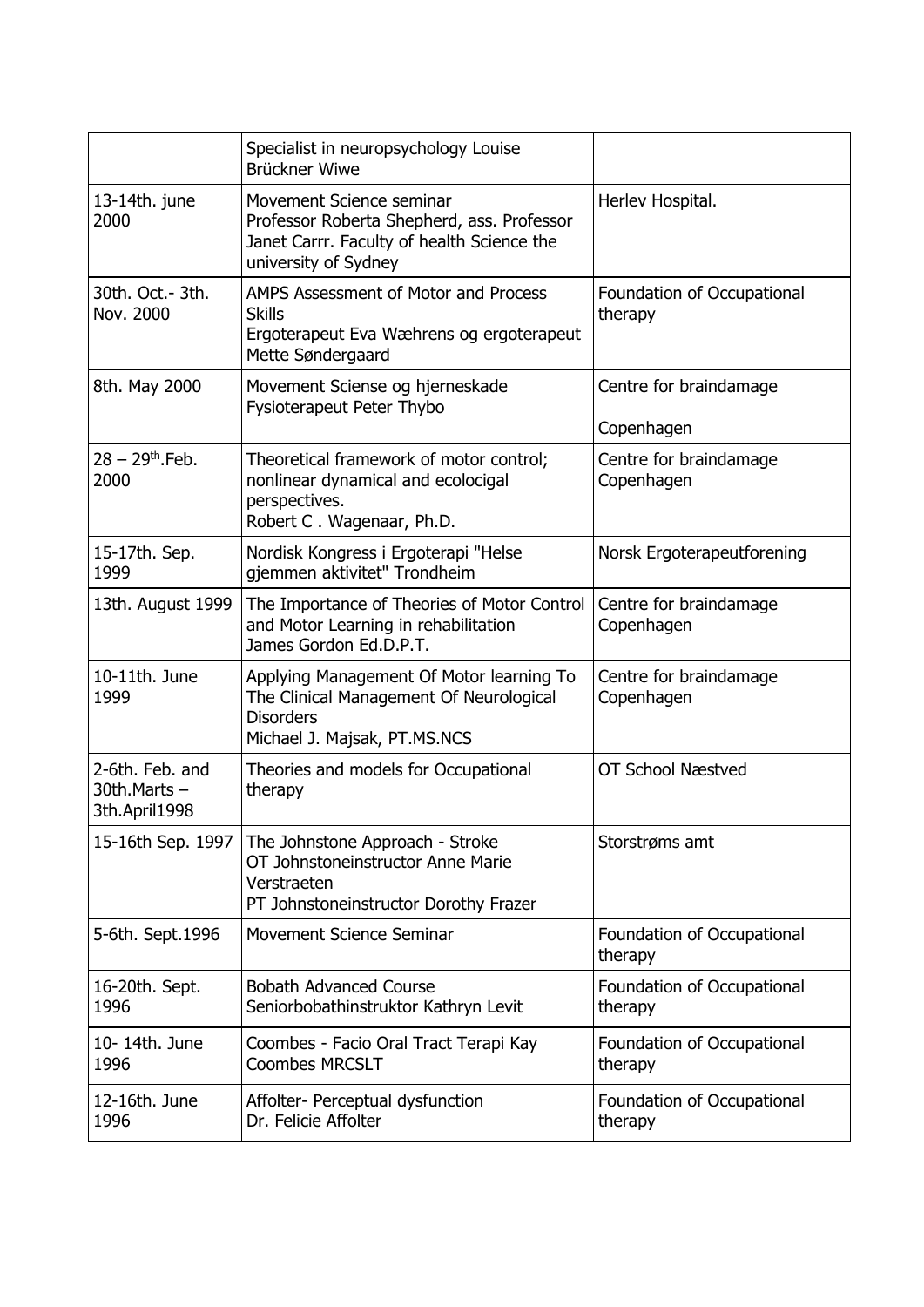| 14-18th. Nov.<br>1994                    |                                                                                                            | Music in therapy<br>Karen Langkær, Ove Andersen                       | Storstrøms amt                              |
|------------------------------------------|------------------------------------------------------------------------------------------------------------|-----------------------------------------------------------------------|---------------------------------------------|
| 9-13 <sup>th</sup> . Oct. 1993           |                                                                                                            | A-ONE certification course<br>OT Gudrun Arnadottir                    | Storstrøms amt                              |
| 24-28th. Aug.<br>1992                    |                                                                                                            | Sensory Integration for adults<br>OT. Dr. Lorna King                  | Foundation of Occupational<br>therapy       |
| 22.-26th. Oct. 1990                      |                                                                                                            | <b>Bobath Advanced Course</b>                                         | Foundation of Physical<br><b>Therapists</b> |
|                                          |                                                                                                            | Senior Bobathinstruktor Mary Lynch                                    |                                             |
| 5-7th. Sept. 1988                        |                                                                                                            | The JOHNSTONE APPROACH Margaret<br>Johnstone, Ann Thorp               | Storstrøms amt                              |
| 29th Sept. -                             | 3th.Oct.1986 + 2-<br>6 <sup>th</sup> . Marts 1987                                                          | <b>BOBATH course IBITAH</b><br>Seniorbobathinstruktor Patricia Davies | Foundation of Physical<br>Therapists        |
| 22-25th.<br>Sept.1981                    |                                                                                                            | LURIAS theories and training Principe                                 | Foundation of Occupational<br>therapy       |
| <b>Study tours:</b>                      |                                                                                                            |                                                                       |                                             |
| 2006                                     | Royal, Westmead og Liverpool: institutions for traumatic braindamage Sydney Australien                     |                                                                       |                                             |
| 2005                                     | Terapizentrum Hand in Hand Zürich Schweiz                                                                  |                                                                       |                                             |
| 1995                                     | Tzugg Rehabilitering Perfetticonceptet Schweiz                                                             |                                                                       |                                             |
| 1995                                     | Rehabilitation for Stroke - Solothurn- Schweiz                                                             |                                                                       |                                             |
| Lectures given at Congresses / Seminars: |                                                                                                            |                                                                       |                                             |
| 2015                                     | Course leader PANat basiccourse Lissabon Portugal                                                          |                                                                       |                                             |
| 2014                                     | Workshop E-APUS WFOT congress Yokohama Japan                                                               |                                                                       |                                             |
| 2012                                     | Course leader PANat basiccourse Porto Portugal                                                             |                                                                       |                                             |
| 2011                                     | Course leader PANat basiccourse Silves Algarve Portugal                                                    |                                                                       |                                             |
| 2008                                     | Oral presentation- PRO Active approah PANat . 8 <sup>th</sup> European Congress of Occupational<br>Therapy |                                                                       |                                             |
| 2008                                     | Snoezelen Congress Finland 2 days - sensory stimulation and ADL for head injured and<br>strokes            |                                                                       |                                             |
| 2006                                     | Sensory stimulation for adults. 5 days Nuuk - Greenland                                                    |                                                                       |                                             |
| 2002                                     | Oral presentation - The Johnstoneconcept. WFOT Worldcongress for OTs Stockholm                             |                                                                       |                                             |
| 2001                                     | Seminar for OTs Ålesund Norway 2 days - Cognitive dysfunctions                                             |                                                                       |                                             |
| 2000                                     | Seminar for OTs Tromsø Norway Sensory Integration 3 days                                                   |                                                                       |                                             |
| 1999                                     | Seminar for OTs Stavanger Norway 2 days- Sensory Integration and Brain damage                              |                                                                       |                                             |
| 1998                                     | Movement Science seminar Århus - Neurorehabilitation                                                       |                                                                       |                                             |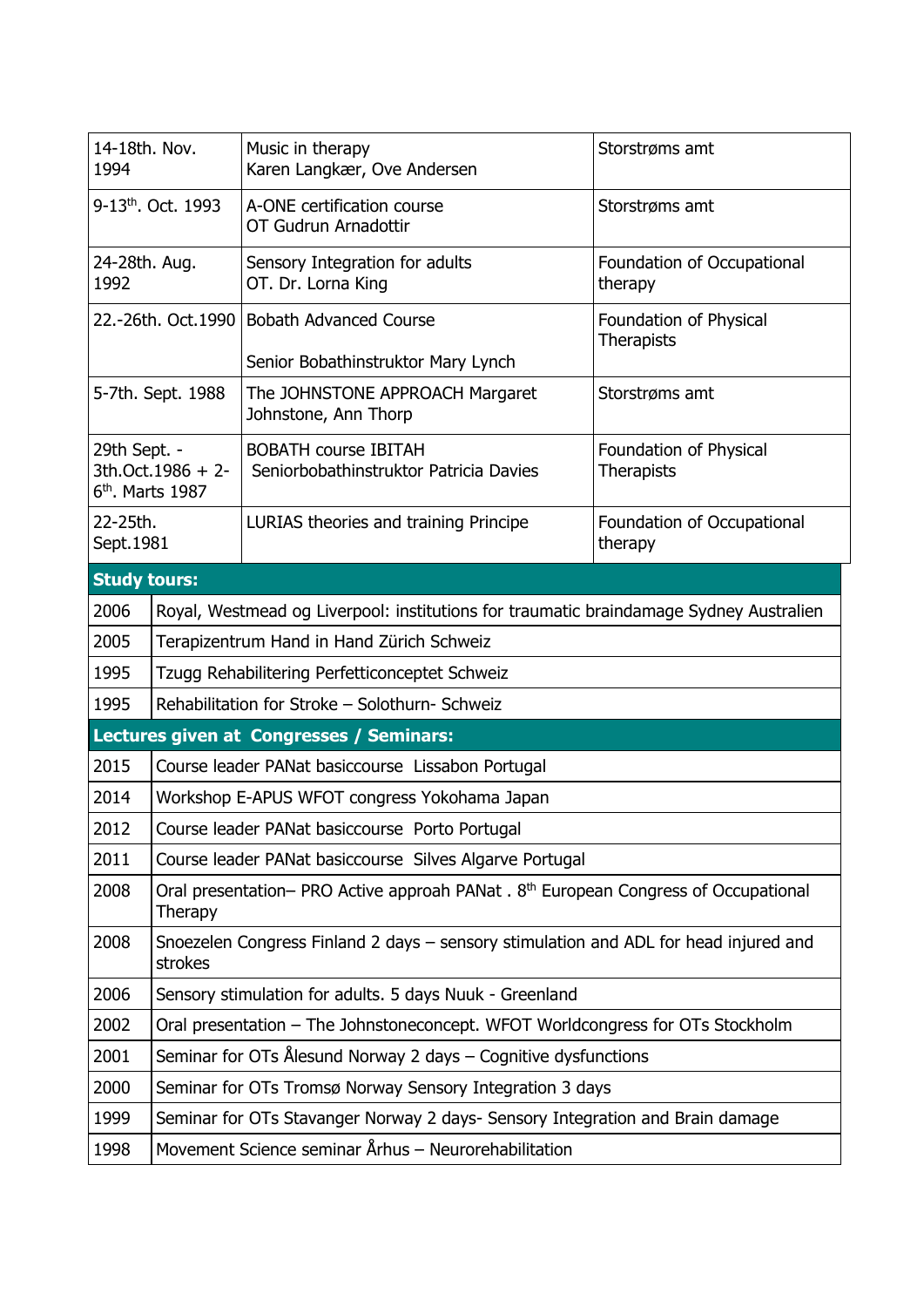| 1997                                                                                                                                                                 | Seminar Thorshavn Faery Islands - Cognitive dysfunctions.                                                                 |                                                                        |  |
|----------------------------------------------------------------------------------------------------------------------------------------------------------------------|---------------------------------------------------------------------------------------------------------------------------|------------------------------------------------------------------------|--|
| 1994                                                                                                                                                                 | National meeting for OTs - Different concepts in neurorehabilitation                                                      |                                                                        |  |
| 1995                                                                                                                                                                 | Seminar Bergen Norway OTs - Sensory Integration for adults                                                                |                                                                        |  |
| 1996                                                                                                                                                                 | Seminar Molde Norway for OTs - Cognitive dysfunctions.                                                                    |                                                                        |  |
| 1994                                                                                                                                                                 | Seminar Oslo Norway for OTs - Sensory Integration for adults                                                              |                                                                        |  |
| 1997                                                                                                                                                                 | Oral presentation "Occupational treatment of stroke" EURO BRAIN Aalborg European<br>congress.                             |                                                                        |  |
| 1994                                                                                                                                                                 | Seminar Thorshavn Faeroe Islands, OTs and PTs - Sensory Integration for adults                                            |                                                                        |  |
| 1994                                                                                                                                                                 | Oral presentation "Guiding the strokepatient". WFOT Worldcongress for OTs London-                                         |                                                                        |  |
| 1993                                                                                                                                                                 | Seminar Horten Norway for OT s and PT s - The Bobathconcept                                                               |                                                                        |  |
| 1992                                                                                                                                                                 | Seminar for OTs Oslo Norway - The Bobathconcept                                                                           |                                                                        |  |
| 1992                                                                                                                                                                 | Oral presentation "The Johnstoneconcept" EURO ERGO Belgium European Congress for<br>OT <sub>S</sub> -                     |                                                                        |  |
| 1991                                                                                                                                                                 | Seminar for OTs Sandefjord Norway - The Bobathconcept                                                                     |                                                                        |  |
| 1990                                                                                                                                                                 | Seminar for OTs Bergen Norway - The Bobathconcept                                                                         |                                                                        |  |
| <b>Publikations and artickles (all in Danish):</b>                                                                                                                   |                                                                                                                           |                                                                        |  |
|                                                                                                                                                                      | "Sansestimulering for voksne"<br>www.gammeltoft.eu<br>2. edition 2016<br>Book in Danish - sensory stimulation for adults. |                                                                        |  |
| Skulderproblematik hos den hemiplegiramte 2012 book<br>www.gammeltoft.eu<br>in Danish about Shoulder problems stroke                                                 |                                                                                                                           |                                                                        |  |
|                                                                                                                                                                      | Electronic webbased E- APUS assessment 2013                                                                               | www.e-apus.dk                                                          |  |
| APUS- Strokeassessment english                                                                                                                                       |                                                                                                                           | www.gammeltoft.eu                                                      |  |
| "Skjulte Handicaps" 3. edition. 2011 Book in Danish<br>about Hidden Handicaps after braindmage.                                                                      |                                                                                                                           | www.gammeltoft.eu                                                      |  |
| Sansestimulering for voksne<br>www.gammeltoft.eu<br>1. edition 2009<br>Book in Danish - sensory stimulation for adults.                                              |                                                                                                                           |                                                                        |  |
| Apopleksiundersøgelse APUS- (Strokeassessment<br>www.apus.as 6. Ed, 2008<br>danish)                                                                                  |                                                                                                                           |                                                                        |  |
| "Skjulte Handicaps" 2. edition. Book in Danish about<br>Hidden Handicaps after braindmage.                                                                           |                                                                                                                           | www.gammeltoft.eu 2. Ed. 2008                                          |  |
| "Skjulte Handicaps" 1. edition. Book in Danish about<br>Forlaget Sct. Eligius 1. Ed. 2005<br>ISBN 87-983-868-3-2<br>Hidden Handicaps after braindmage.               |                                                                                                                           |                                                                        |  |
| Chapter 17 in Basic book for Occupational therapists -<br>"At muliggøre aktivitet og deltagelse i forbindelse med<br>somatisk behandling og rehabilitering – unge og |                                                                                                                           | Chap. 17 in Basisbog i Ergoterapi 1. Ed.,<br>Munksgaard, Denmark, 2007 |  |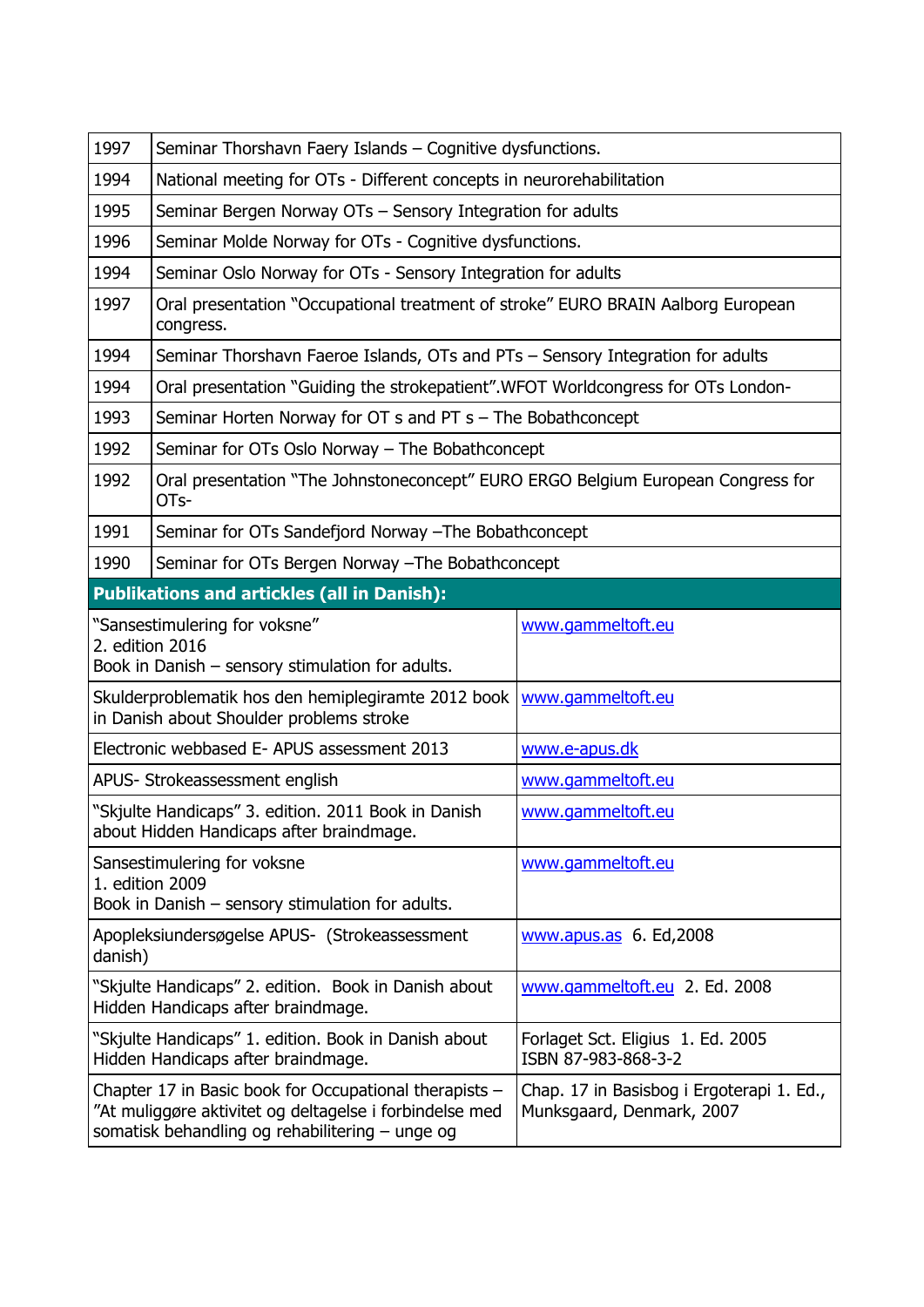|                                                                                                                                  | voksne". [Enabling occupation and participation –<br>young and adults somatic rehabilitation].                                                                                                                                                                         |                                                                    |  |  |
|----------------------------------------------------------------------------------------------------------------------------------|------------------------------------------------------------------------------------------------------------------------------------------------------------------------------------------------------------------------------------------------------------------------|--------------------------------------------------------------------|--|--|
|                                                                                                                                  | Chapter 17 in Basic book for Occupational therapists -<br>"At muliggøre aktivitet og deltagelse i forbindelse med<br>somatisk behandling og rehabilitering - unge og<br>voksne". [Enabling occupation and participation -<br>young and adults somatic rehabilitation]. | Chap. 17 in Basisbog i Ergoterapi 2nd.<br>Ed., Munksgaard, Denmark |  |  |
| "Undersøgelse af patienter med apopleksi" Assessment<br>for stroke patients.                                                     |                                                                                                                                                                                                                                                                        | 2002                                                               |  |  |
| "Sanseintegration - Ergoterapeutisk<br>behandlingsmetode til voksne med apopleksi eller<br>andre former for hjerneskade" Article |                                                                                                                                                                                                                                                                        | LFG Newsletter nr. 12 maj 2000                                     |  |  |
| Article                                                                                                                          | "Johnstonekonceptet Fra NDT til Motorisk Læring"                                                                                                                                                                                                                       | LFG Newsleetter nr. 11 nov. 1999                                   |  |  |
| Starting webpage for neurorehabilitation www.birgitte-<br>gammeltoft.dk                                                          |                                                                                                                                                                                                                                                                        | dec. 1998                                                          |  |  |
|                                                                                                                                  | "Førerbevis og Apopleksi". Article                                                                                                                                                                                                                                     | Ergoterapeuten nr. 14 1994                                         |  |  |
|                                                                                                                                  | "Hjælpemidler og Bobathbehandling". Article                                                                                                                                                                                                                            | Viadukt nr. 4 Okt. 1994                                            |  |  |
| "Guiding af den apopleksiramte". Video                                                                                           |                                                                                                                                                                                                                                                                        | 1992                                                               |  |  |
| Tonusforstyrrelser ved apopleksi 2 video "Startbesvær"<br>og "Balancegang". Videos of toneproblems after stroke.                 |                                                                                                                                                                                                                                                                        | 1990                                                               |  |  |
| "Demente bliver kvikkere Om Sanse Integration".<br>Article                                                                       |                                                                                                                                                                                                                                                                        | Ergoterapeuten nr. 9 1989                                          |  |  |
| "Valg af behandlingsmetode til den hjerneskadede pt".<br>Article.                                                                |                                                                                                                                                                                                                                                                        | Ergoterapeuten nr. 4 1989                                          |  |  |
| Slides series " Ergoterapeutisk behandling af<br>hemiplegi" (Occupational treatment in strokes)                                  |                                                                                                                                                                                                                                                                        | 1984                                                               |  |  |
| "Bobathbehandling af Hemiplegi". Article                                                                                         |                                                                                                                                                                                                                                                                        | Ergoterapeuten nr. 9 1983                                          |  |  |
| <b>Freelance:</b>                                                                                                                |                                                                                                                                                                                                                                                                        |                                                                    |  |  |
| 1990-                                                                                                                            | Own firm SE nr. 19 41 54 49.                                                                                                                                                                                                                                           |                                                                    |  |  |
|                                                                                                                                  | Planning and giving lectures, team days, shorter and longer courses for OTs, and<br>multidisciplinary teams working with Neurorehabilitation.                                                                                                                          |                                                                    |  |  |
| Supervision of concrete problems in treatment - Neurorehabilitation.                                                             |                                                                                                                                                                                                                                                                        |                                                                    |  |  |
| <b>Committee work:</b>                                                                                                           |                                                                                                                                                                                                                                                                        |                                                                    |  |  |
| $2004 -$                                                                                                                         | Chairman specialist tribunal braindamage                                                                                                                                                                                                                               |                                                                    |  |  |
| $2003 -$                                                                                                                         | Member of Ergoterapeutforeningens special council                                                                                                                                                                                                                      |                                                                    |  |  |
| 2000-2003                                                                                                                        | Council of specialist in Denmark                                                                                                                                                                                                                                       |                                                                    |  |  |
| 2000<br>Keeper of Lions Clubs price                                                                                              |                                                                                                                                                                                                                                                                        |                                                                    |  |  |